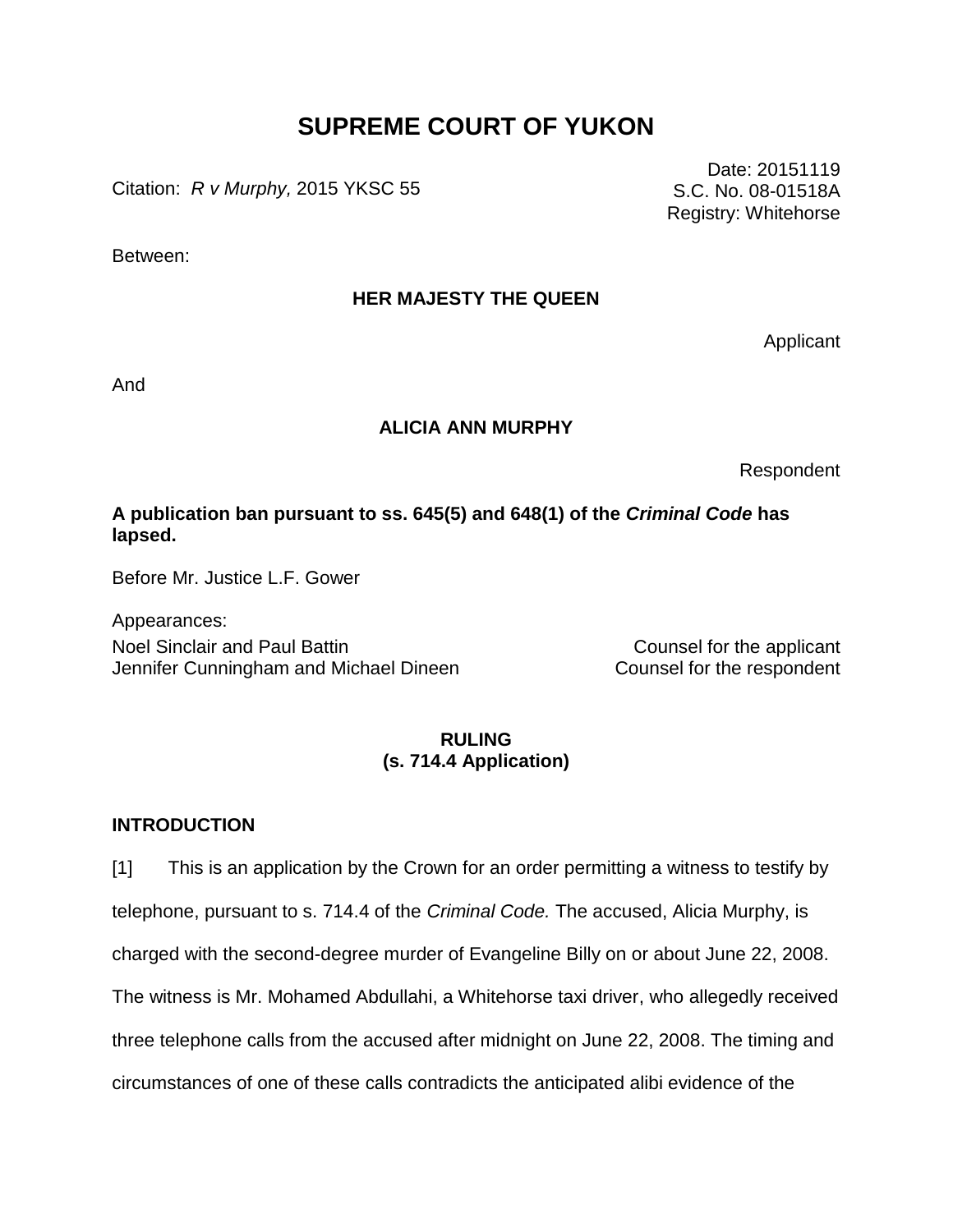accused. It is also expected that Mr. Abdullahi will testify that the accused was only slightly intoxicated that night, which works against the accused on the issue of the intent required for murder.

[2] Mr. Abdullahi resides in Whitehorse from the spring to the fall each year, but returns to his home city of Mogadishu, Somalia, each winter to spend time with his wife and daughter. Accordingly, he will be unavailable to testify in person during the dates presently being considered for the retrial in January and February 2016.

[3] Defence counsel opposes the application on the basis that Mr. Abdullahi is a significant witness whose reliability is likely to be at issue. The Crown concedes that point. The defence relies upon the common law presumption that the ability to see a witness' face is an important aspect of a fair trial. Accordingly, defence counsel wants Mr. Abdullahi to be physically present and to testify in person.<sup>1</sup>

#### **LAW**

 $\overline{a}$ 

[4] Section 714.4 provides:

The court may receive evidence given by a witness outside Canada by means of technology that permits the parties and the court in Canada to hear and examine the witness, if the court is of the opinion that it would be appropriate, considering all the circumstances including

(a) the nature of the witness' anticipated evidence; and

(b) any potential prejudice to either of the parties caused by the fact that the witness would not be seen by them.

<sup>&</sup>lt;sup>1</sup> The Crown applied in the alternative for an order under s. 714.2 of the *Code* permitting the witness to testify by a videoconference link. However, at the hearing, Crown counsel disclosed that there are no such facilities in Mogadishu. The best information available was that there might be such facilities in Nairobi, Kenya, about 1000 km from Mogadishu. However, since that information had not yet been confirmed, the Crown effectively abandoned this aspect of its application.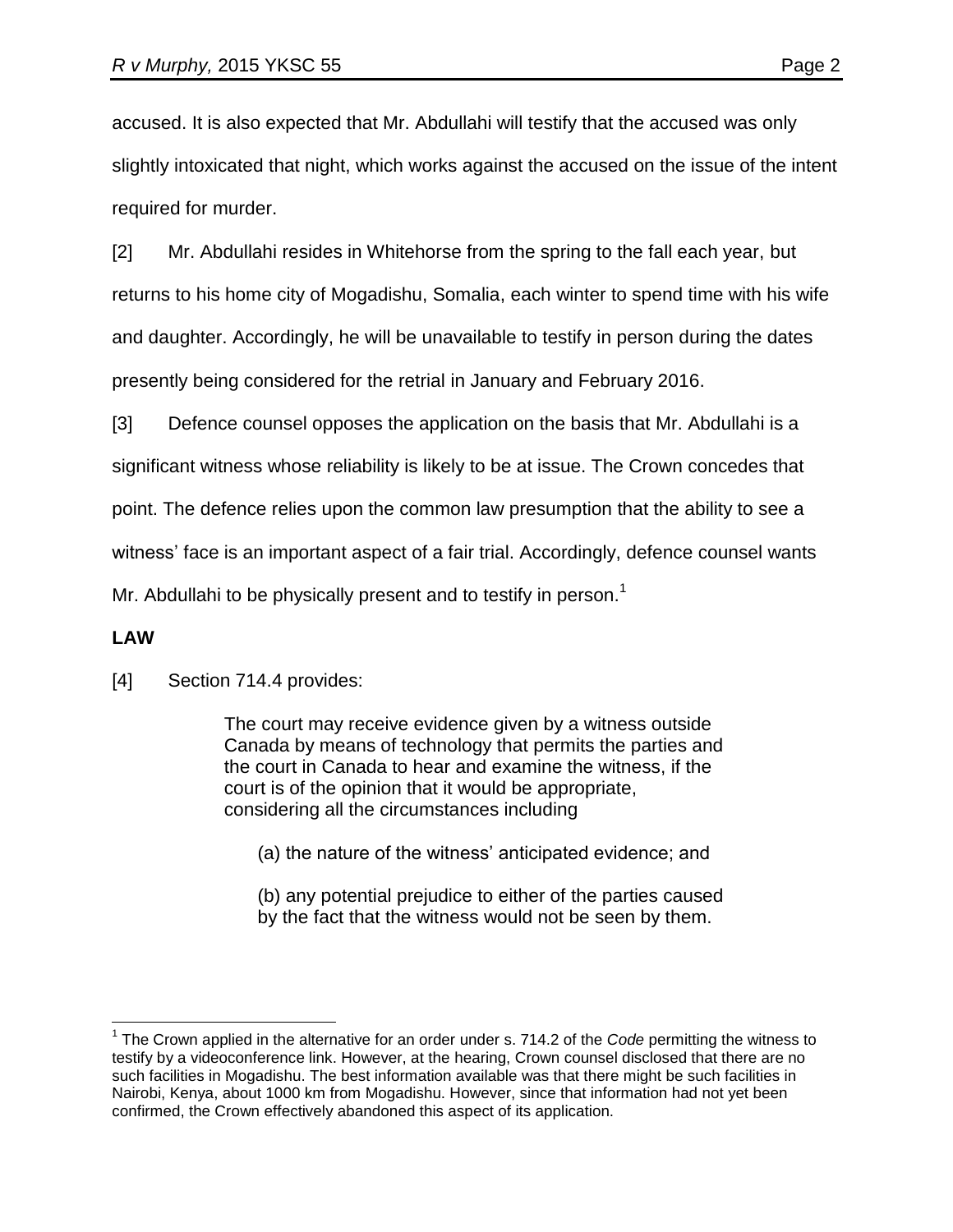[5] The law in relation to this application is not in dispute. The court must balance the two concerns of fair treatment of the accused and society's interest in getting at the truth at a trial: *R. v. Li*, 2012 ONCA 291, at para. 46. The common law presumption that an accused ought to be able to see a witness' face, absent compelling circumstances capable of displacing the presumption, was recently dealt with by the Supreme Court of

Canada in *R. v. N.S*., 2012 SCC 72:

21 ... The common law, supported by provisions of the *Criminal Code*, R.S.C. 1985, c. C-46, and judicial pronouncements, proceeds on the basis that the ability to see a witness's face is an important feature of a fair trial. While not conclusive, in the absence of negating evidence this common law assumption cannot be disregarded lightly.

22 As a general rule, witnesses in common law criminal courts are required to testify in open court, with their faces visible to counsel, the judge and the jury. Face-to-face confrontation is the norm, although not an independent constitutional right… [T]he record before us has not shown the long-standing assumptions of the common law regarding the importance of a witness's facial expressions to crossexamination and credibility assessment to be unfounded or erroneous.

23 In recent years, Parliament and this Court have confirmed the common law assumption that the accused, the judge and the jury should be able to see the witness as she testifies… Before a witness is permitted to testify by audio link, the *Criminal Code* expressly requires that the judge consider "any potential prejudice to either of the parties caused by the fact that the witness would not be seen by them": ss. 714.3(*d*) and 714.4(*b*). This, too, suggests that not seeing a witness's face during testimony may limit the fairness of a trial.

24 …Non-verbal communication can provide the crossexaminer with valuable insights that may uncover uncertainty or deception, and assist in getting at the truth.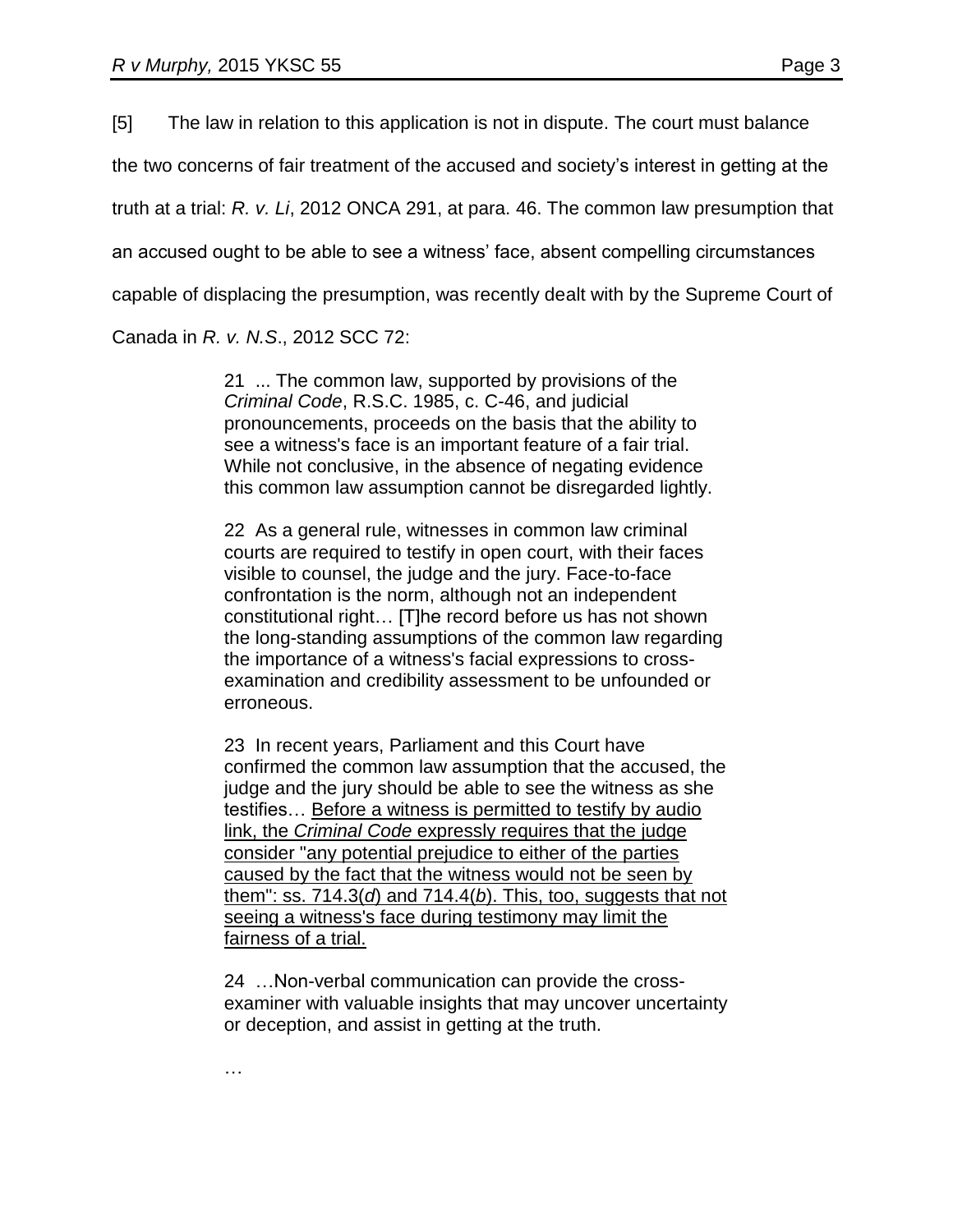26 Changes in a witness's demeanour can be highly instructive…

27 On the record before us, I conclude that there is a strong connection between the ability to see the face of a witness and a fair trial. Being able to see the face of a witness is not the only -- or indeed perhaps the most important -- factor in cross-examination or accurate credibility assessment. But its importance is too deeply rooted in our criminal justice system to be set aside absent compelling evidence. (my emphasis)

## **BACKGROUND**

[6] The Crown acknowledges that an application under this provision requires a balancing of the right of the accused to make full answer and defence with society's right to have a timely and fair adjudication of this matter on its merits. In particular, the Crown is concerned that if the trial has to be put over until Mr. Abdullahi's returned to Canada, this will contribute to an already serious problem of delay. The offence allegedly occurred in June 2008, over seven years ago, and the Crown says that the further passage of time is likely to have a negative impact on the memories of the various Crown witnesses.

[7] Because the timeliness of the retrial is an issue on this application, some background may be helpful to put the timing into context.

[8] The accused was tried before this Court sitting with a jury between October 13 and 27, 2009. The jury returned a verdict of guilty, but the accused successfully appealed her conviction and, on June 11, 2014, a new trial was ordered. One of the accused's co-counsel, Ms. Cunningham, represented her on the appeal and a subsequent successful bail hearing. However, legal aid declined to authorize Ms. Cunningham to represent the accused for the retrial. Ms. Cunningham applied before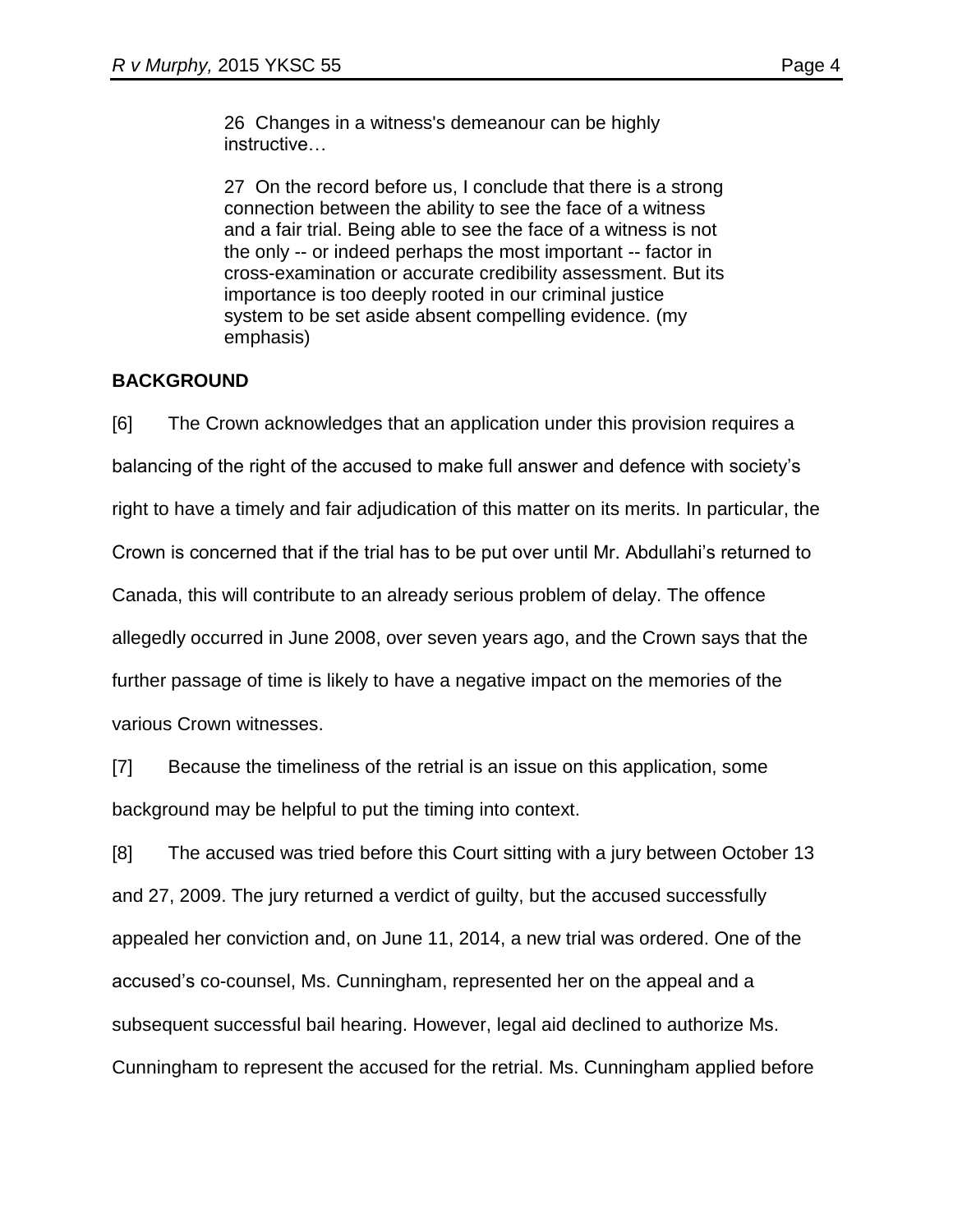me for a *Rowbotham* order. On November 21, 2014, I released my decision granting a conditional stay of proceedings until the Crown agreed to fund the accused's chosen counsel, Ms. Cunningham. The Crown appealed this decision to the Court of Appeal of Yukon, however the *Rowbotham* order was upheld on May 6, 2015.

[9] The retrial was originally scheduled to take place over four weeks in June 2015. Ms. Cunningham had been writing to the Crown requesting updated disclosure on two key Crown witnesses, Tanya Murphy, the accused's sister, and Rae Lynne Gartner, each of whom claim to have heard the accused confess to the murder of Ms. Billy, since July 2014. Despite these requests, it was not until shortly before the June trial dates that defence counsel received disclosure indicating that Tanya Murphy had a conviction for assaulting the accused with a weapon, and thus an *animus* towards her. Defence counsel was unsatisfied that it had received full disclosure on Tanya Murphy and Ms. Gartner. Accordingly, the retrial was adjourned, without opposition by the Crown, to four weeks in November 2015.

[10] In June 2015, the defence made an application for an order requiring the Crown to disclose specific occurrence reports regarding Tanya Murphy and Ms. Gartner. I granted such an order in July 2015.

[11] Defence counsel was still unsatisfied with the state of the disclosure process leading up to the November 2015 trial dates. As a result, she brought on two further disclosure applications, as well as an application to adjourn the trial. I granted all three applications. 2

 $\overline{a}$ 

 $^{2}$  Cited as: 2015 YKSC 48; 2015 YKSC 49; and 2015 YKSC 50.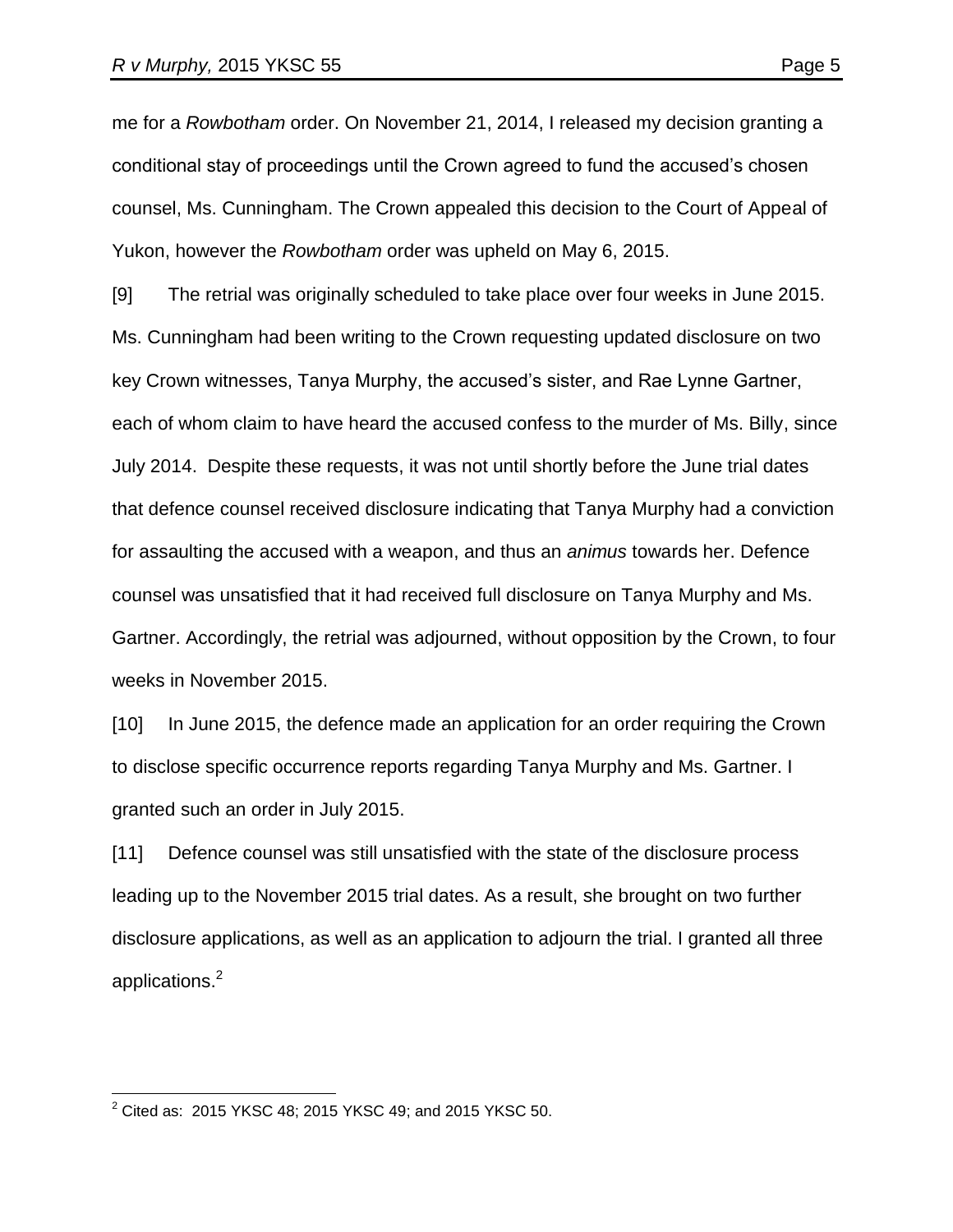[12] With respect to the rescheduling of the trial, the trial coordinator provided counsel with dates in January and February 2016, as the earliest possible dates available in the court calendar. These are the dates that are a problem for Mr. Abdullahi.

[13] It is also important to note that the accused is presently in custody. Although she was at one time on judicial interim release on this murder charge, she was reincarcerated on June 12, 2015, and charged with breaching her recognizance.

[14] The Crown's witness coordinator swore an affidavit stating that Mr. Abdullahi expects to return to Canada during the last week of April 2016. Accordingly, the trial coordinator has indicated that five weeks of trial are available commencing May 24,  $2016.<sup>3</sup>$ 

#### **ANALYSIS**

[15] Defence counsel emphasizes that the Crown submitted to the jury at the first trial that Mr. Abdullahi's evidence contradicting the accused's alibi was "quite significant and telling". Ms. Cunningham also stresses that the accused's original defence counsel did not cross-examine Mr. Abdullahi on his recollection of the phone call at issue, or on the issue of the state of the accused's intoxication. Accordingly, she expects that rigorous cross-examination of the witness in these areas, especially in relation to known phone records, may well bear some fruit for the defence. I accept this as a legitimate reason for wanting to examine Mr. Abdullahi in person.

[16] I also agree with defence counsel's concerns regarding the potential problems which could arise if the application was to be granted. Any one of these could lead to a mistrial, and yet further delay. First, there is no information before the Court about the

 3 I suggested an extra week be set aside out of an abundance of caution, due to the potential complexity of this matter.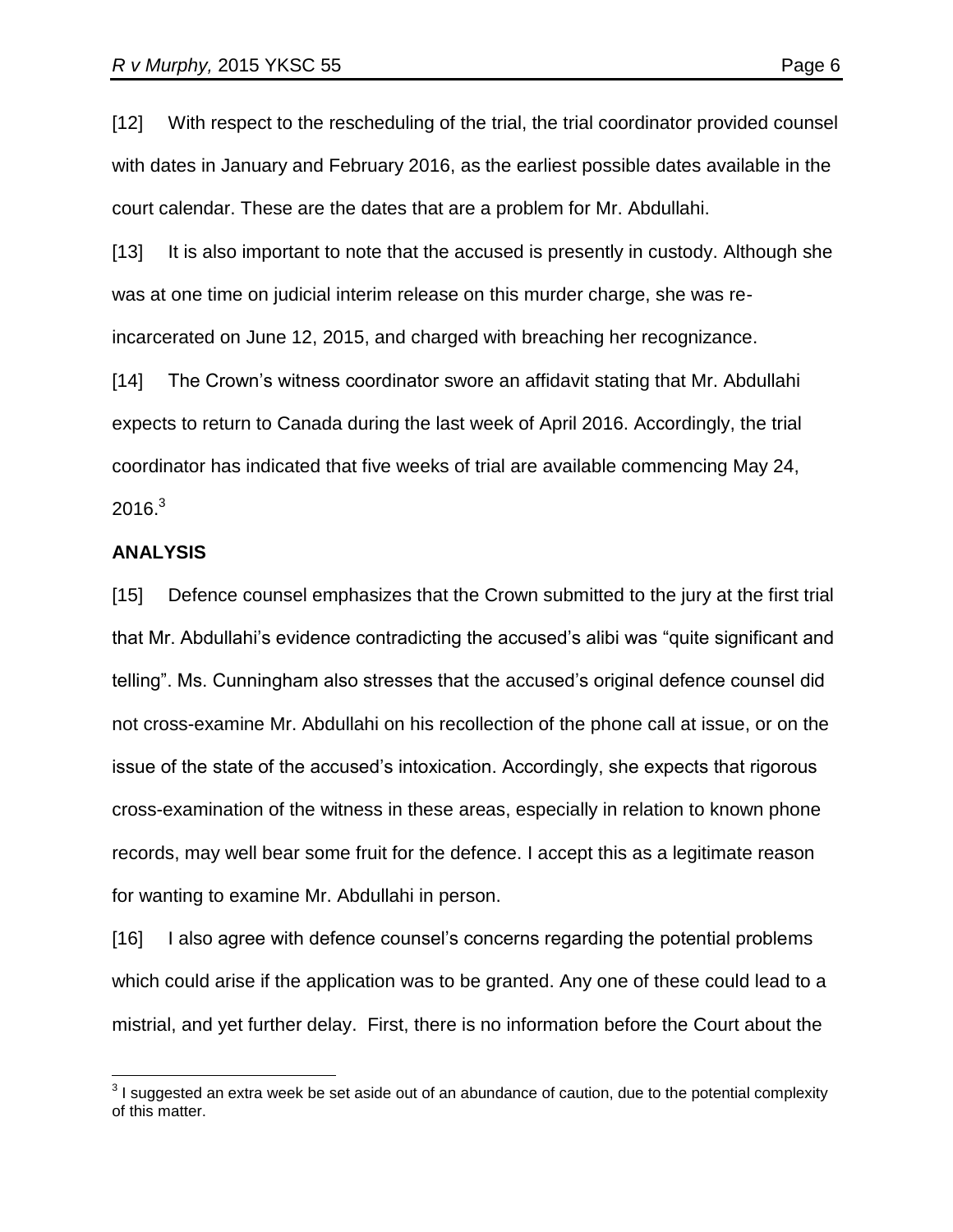quality of any audio connection that could be established. Thus, a disconnection or poor audio during Mr. Abdullahi's testimony is not inconceivable. Second, Mr. Abdullahi would not be subject to any process from this Court to compel his attendance by telephone in Somalia. I also note that there is an anticipated 12-hour time difference between the two time zones. Thus, the retrial would be significantly interrupted if Mr. Abdullahi simply fails to be present for the telephone connection. Third, defence counsel has indicated that their cross-examination is likely to involve showing the witness documents, such as phone records and statements, which would seemingly be impossible to arrange simply with a telephone connection.

[17] The nature of Mr. Abdullahi's anticipated evidence is significant. It goes to both the accused's alibi and her mental state on this most serious charge of second-degree murder. Both Crown and defence counsel anticipate that the witness' reliability will be at issue. Further, I am satisfied that the potential prejudice to the accused by not being able to see Mr. Abdullahi while he is being examined is not offset by the prospect of further delay if the trial is rescheduled, particularly if it can take place in May and June 2016. I note that Ms. Cunningham has already indicated that these dates are satisfactory to her and her co-counsel, Mr. Dineen. The Crown has yet to confirm whether these dates will work for the Crown witnesses, but I have not heard of any particular anticipated problems, beyond that of Mr. Abdullahi.

#### **CONCLUSION**

[18] Because time is of the essence, I dismissed the application on the hearing date of November 13, 2015, with reasons to follow. As the Crown indicated that they were not prepared to go ahead with the trial without Mr. Abdullahi's involvement, the dates in